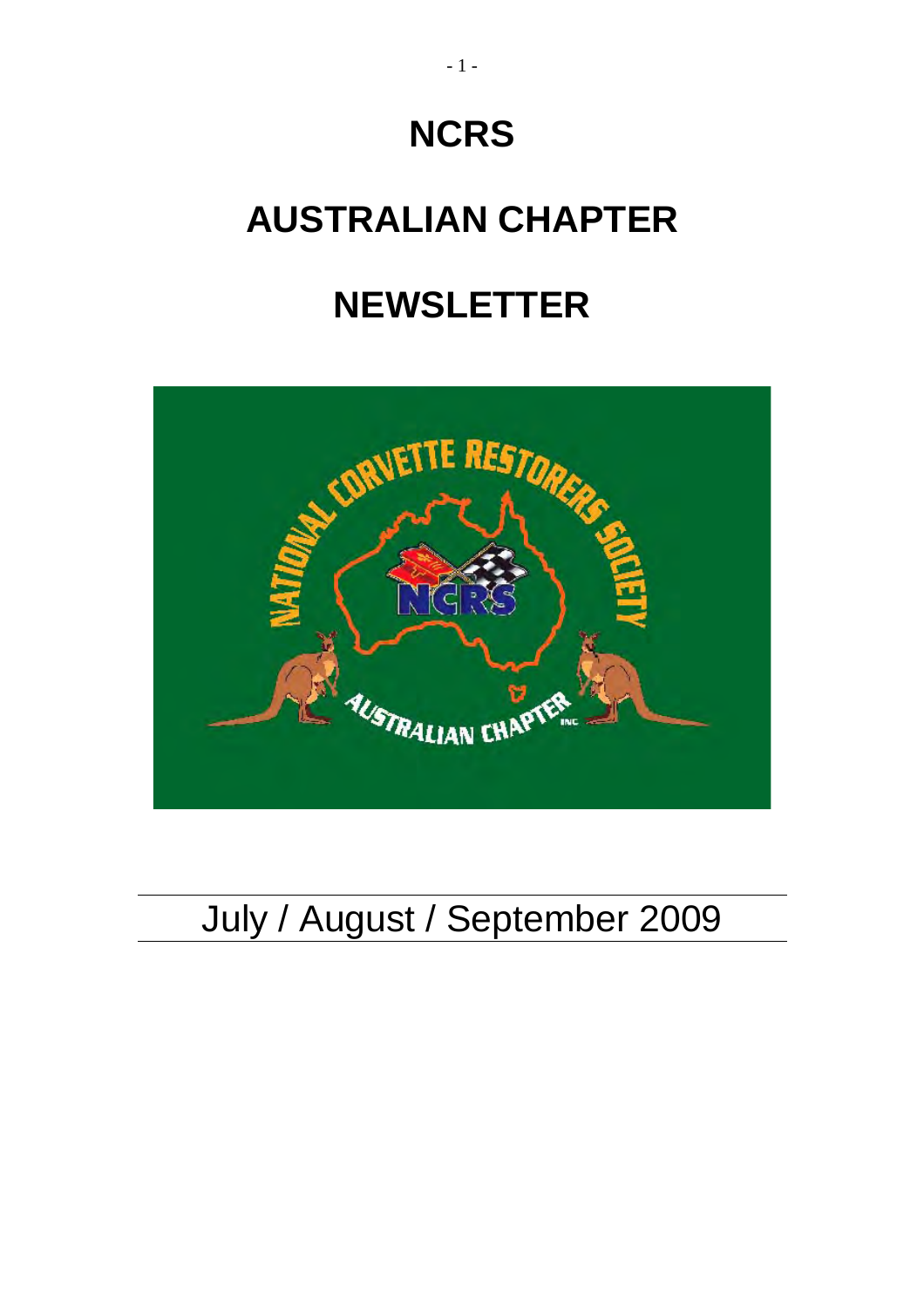| President<br>Murray Forman                                                          | <b>State Representatives</b>                                                        | <b>This Issue:</b>                                      |    |
|-------------------------------------------------------------------------------------|-------------------------------------------------------------------------------------|---------------------------------------------------------|----|
| <b>Vice President</b><br>David Alder                                                | Western Australia<br><b>Terry Martin</b><br>Ph: 08 93819660                         | President's<br>П.<br>Report                             |    |
| Secretary<br><b>Wendy Forman</b>                                                    | South Australia<br><b>Emmanouel Gaganis</b><br>Ph: 08 82954440                      | Treasurer's<br>П<br>Report<br>Editor's Report<br>$\Box$ |    |
| Treasurer<br><b>Deborah Barrett</b>                                                 | Queensland<br>Neil Fletcher<br>Ph: 07 54511883                                      | New Members                                             |    |
| Merchandise<br><b>Ron Barrett</b>                                                   | <b>New South Wales</b><br>Murray Forman                                             | 2009 AGM                                                |    |
| <b>Webmaster</b><br><b>Gary Cowans</b>                                              | Ph: 02 45678330<br>Victoria                                                         | $\Box$ NCRS (USA)<br><b>Board Meeting</b><br>Minutes    |    |
| Editor<br>Gary Wilkinson                                                            | Louis Rokas<br>Ph: 03 93971799                                                      | <b>Tech Articles</b><br>П<br><b>Small Stuff</b>         |    |
| <b>No. Plate Registrar</b><br><b>Scott Munter</b>                                   | Note: The State Rep<br>is normally the first<br>point of contact for                | Calendar of<br>$\Box$<br>Events                         |    |
| Event Coord.<br><b>Andrew Mavin</b>                                                 | enquiries regarding<br><b>NCRS</b> Australia<br>membership or<br>general club info. | <b>Sponsors</b><br>Websites                             |    |
| Committee<br>Neil Fletcher<br>Colin Woods<br>Pamela Woods<br><b>Richard Dickens</b> | Enquiries from<br>Tasmania covered by<br>VIC Rep, from NT<br>covered by SA Rep.     |                                                         | OO |
| <b>Public Officer</b>                                                               |                                                                                     |                                                         |    |

Murray Forman

#### **Club Contact Details:**

#### **NCRS Australia Inc. PO Box 207 Kurmond NSW 2757**

**President:** Murray Forman, ph 02 45678330, [eagleviews@bigpond.com](mailto:eagleviews@bigpond.com) **Vice President:** David Alder, ph 0412291880, [dalder@kingstoncapital.com.au](mailto:dalder@kingstoncapital.com.au) Editor: Gary Wilkinson, ph 0416165327, [gary.wilkinson@woodside.com.au](mailto:gary.wilkinson@woodside.com.au)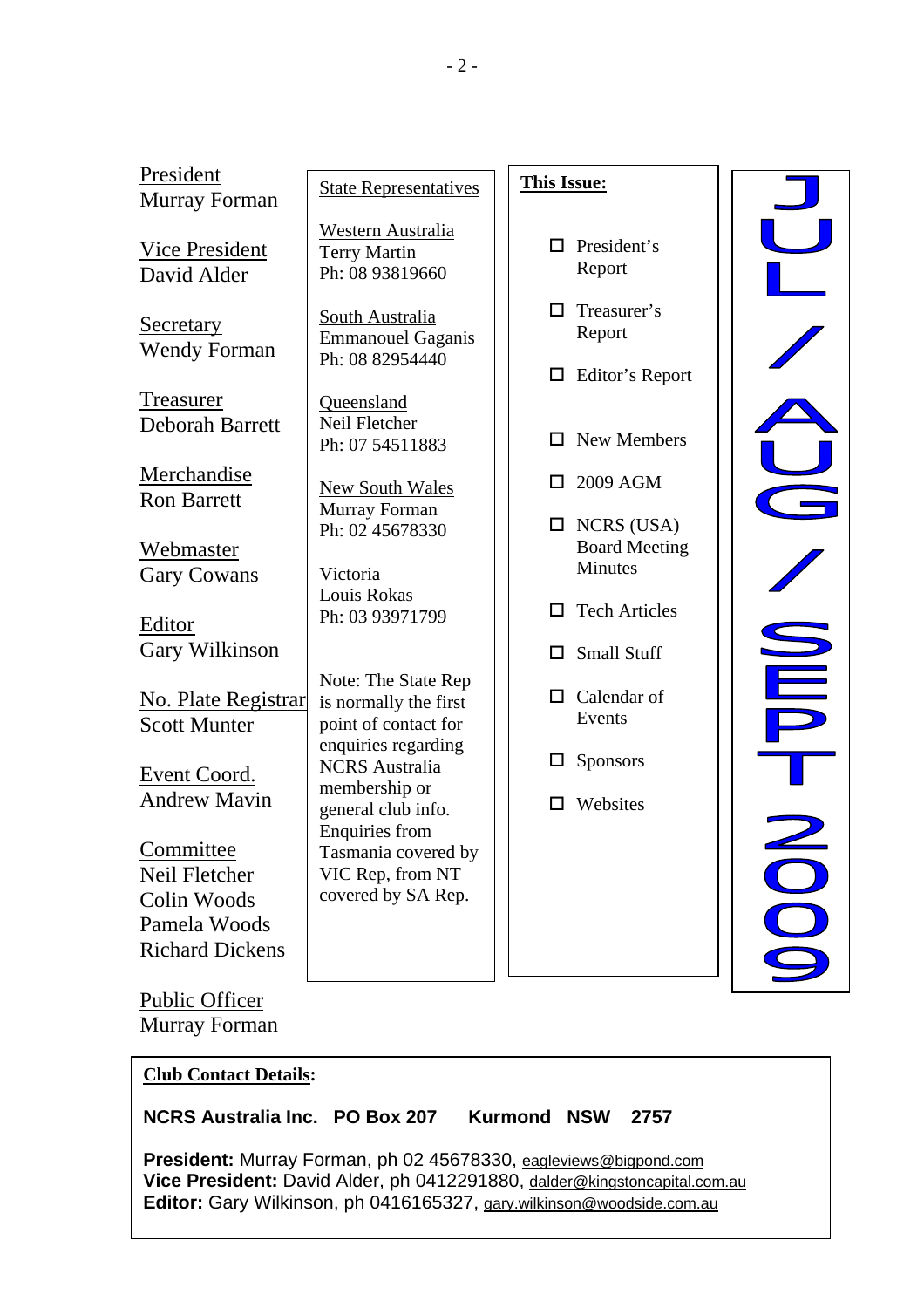### **OFFICE BEARERS**



Merchandise: Ron Barrett No. Plate Reg.: Scott Munter Event Coord. Andrew Mavin

## **COMMITTEE MEMBERS**



### **STATE REPRESENTATIVES**



SA: Emmanouel Gaganis WA: Terry Martin QLD: Neil Fletcher NSW: Murray Forman



VIC: Louis Rokas (photo coming)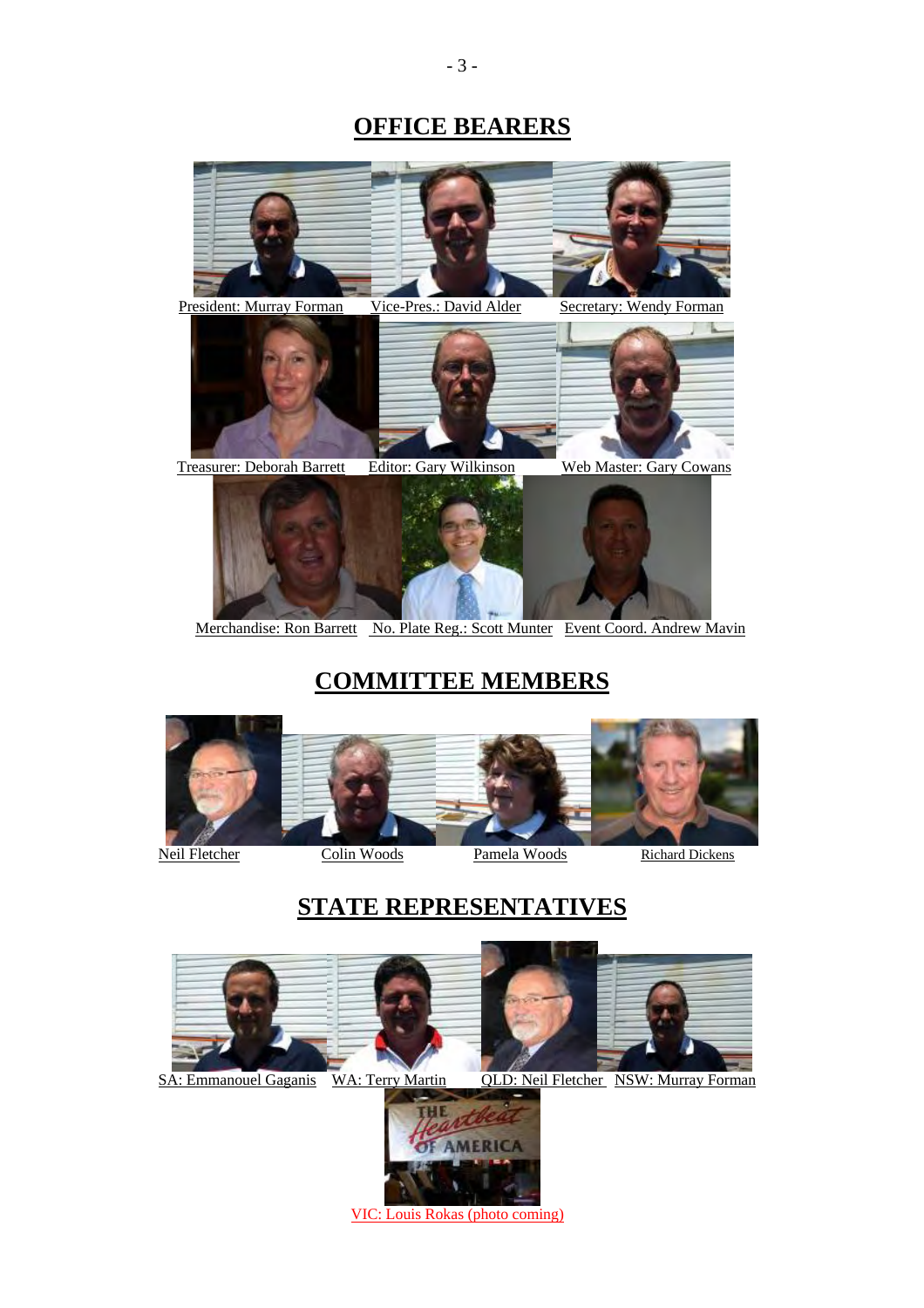### **PRESIDENT'S REPORT**

#### Hi Everyone,

As I have stated in my past correspondence, we will be holding our AGM in Melbourne this year, on Saturday night 14th November,2009. At this meeting, all positions will be vacant so if you are interested in taking on one of these positions, please fill out your Application Form that I have previously emailed to you. This Application Form has to be signed by you and a nominating Chapter member and forwarded to the Secretary no later than 14 days prior to the AGM. So, please consider helping us run this Chapter.

In conjunction with the AGM, we will be running our NCRS Chapter Judging Meet in Melbourne. At the moment we have some vacancies left for cars to be judged, so if you are intending to have your car judged at this meet, please get your Application Form in ASAP. If by chance you do not have the Application Form for this Chapter Meet or the required forms for the AGM, please don't hesitate to contact me and I will forward them on to you. We will be having some International Judges attending at this Meet, so please make the effort and come along and enjoy the event.

In 2010 over the Easter period we will be holding our Chapter Meet from 6th – 9th April, which is directly after the Australian National Corvette Convention (2nd – 5th April). This year they will be held in Perth WA. I am intending to run a "train and road tour" from Sydney to Perth. We will be catching the Indian Pacific to Perth and then doing a southern Wine area tour ending up back in time to do the National Convention. After the National Convention our Chapter Meet will be held at Joondalup Resort in Perth. All of these details are in full on our website [www.ncrs.com.au](http://www.ncrs.com.au/) .

Whilst talking about the website, we have now changed to a new system which we hope will become much more user friendly. Our webmaster still requires Chapter members input and photos of your cars, so please assist him to improve this new site. Also, our Editor requires your input to keep our marvelous Newsletter going, once again please help them out.

Our membership is increasing and the Chapter is in a very good financial situation, but in saying this, it can only survive on participation of all members to make it work. If any of you have any enquiries or ideas to assist us, please contact me by email or by phone.

Murray Forman President NCRS Australia Inc.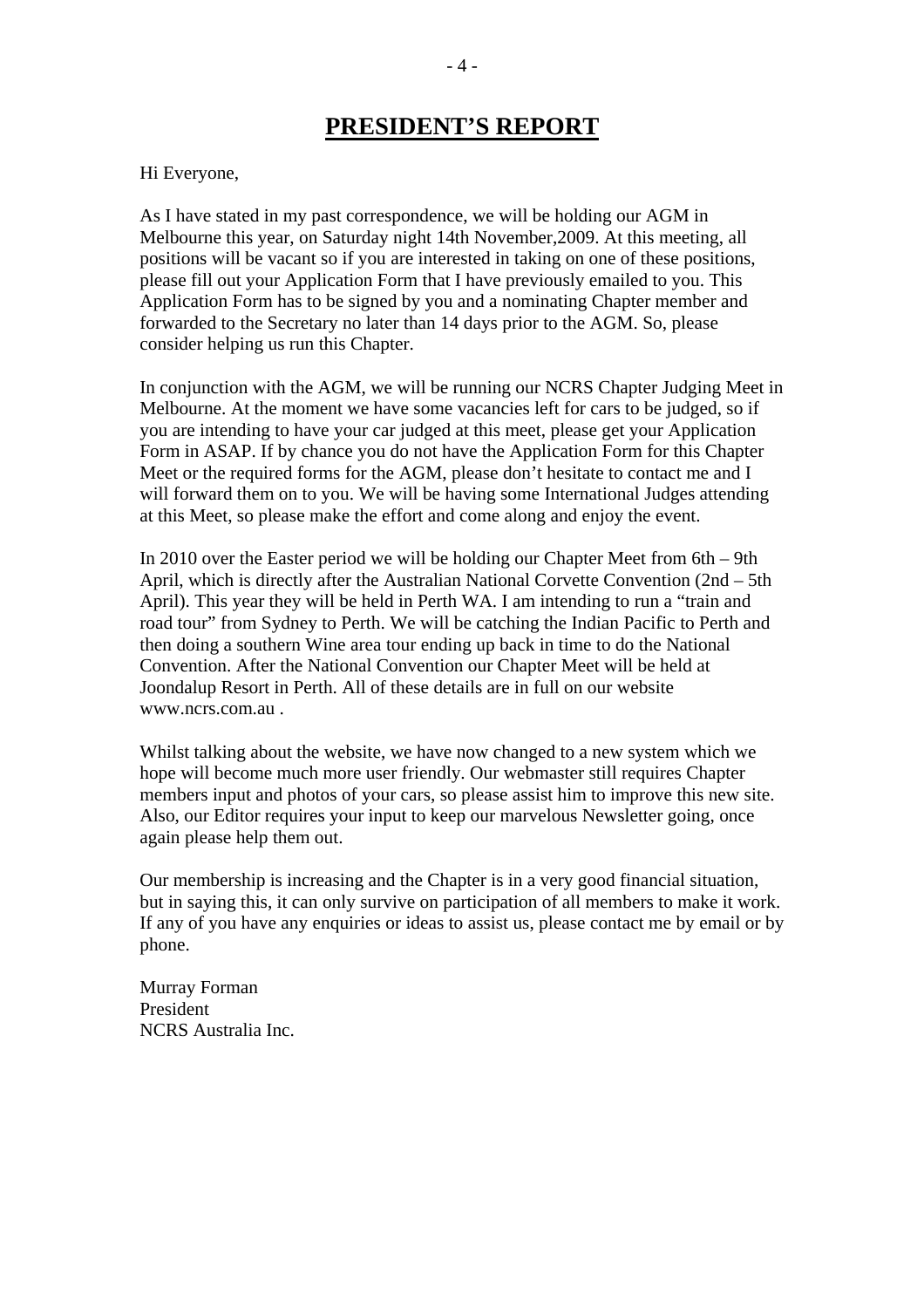### **TREASURER'S REPORT**

#### TREASURER'S REPORT (to 15<sup>th</sup> October, 2009)

**Account Balance** 

**CBA Operational Account \$614.27** 

 **Main Account \$24380.55** 

**Income Total \$1795.00** 

**Expenses** 

**Chq No172 Council of Motoring Clubs WA-\$75** 

**Chq No173 D Barrett Office stationary, postage etc- 48.00** 

**Chq No174 M Forman printing- \$78.40** 

**New Website design Your IT Help- \$1100** 

**Chq No 176 M Forman printing- \$110** 

**Total Expenditure \$1301.40** 

**Not a lot to report income is mostly from the Melbourne meet, I think people are being careful with their pennies!!** 

**Anyway we are still looking very strong, I won't make it to Melbourne, Ron will be though! I hope to see you all in Perth next year.** 

**Deb Barrett Treasurer** 

#### **EDITOR'S REPORT**

Back to my old habits – late with the newsletter again – apologies and no real excuses except........I'll blame my '67. What started out as a quick diff & trans swap scheduled for 2-weeks ended up being a complete underbody & driveline restoration from the clutch-back, taking every spare minute of the last 6-weeks. I'll run an article next newsletter – nothing out of the ordinary tech-wise but some amazing generosity from the NCRS-family once again. Special thanks to my good friend Terry Martin without whose help I'd still be struggling with the job for months to come. Thanks also to our American friends Jimmy Lennartz & Ralph Ridge for parts support – VB's are on me at Easter! Here are a couple of snaps of the finished product. Note: the ENTIRE underbody and ALL components were red-oxide/blackout coated – my neck will never be the same.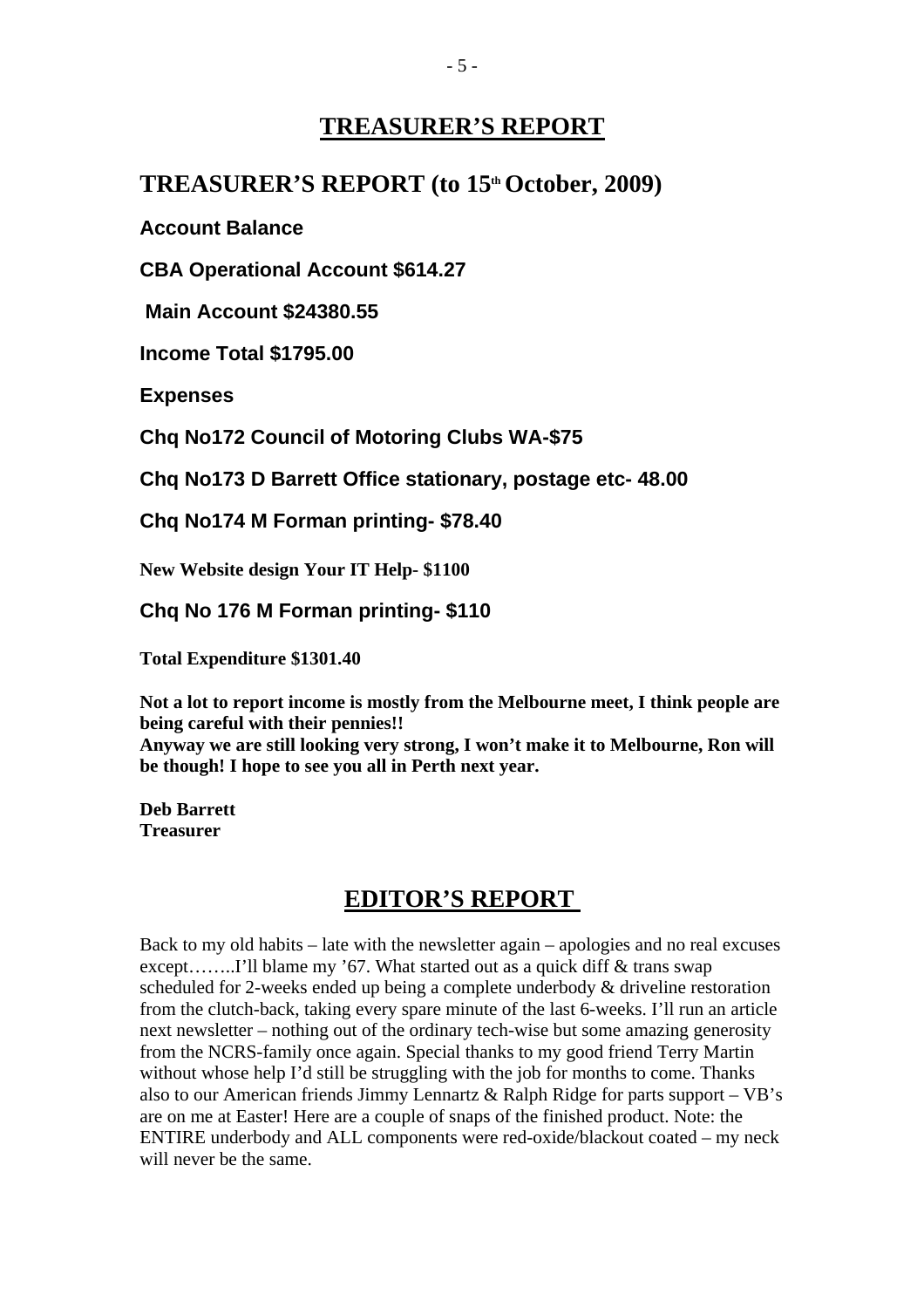

You may recall from the last newsletter that David Alder and our Dads were heading to the National Convention in San Jose via the Road Tour of Route 66 – what an absolute BLAST! There's some great stories/pics about the trip & Convention in The Corvette Restorer so all I'll say here is a MASSIVE THANKS to all the folk who went out of their way to make it the trip of a lifetime! They know who they are and I'm getting choked-up as I write this thinking back to the wonderful memories and incredible friendships we made on that trip. If any of you ever get the opportunity to attend a National Convention and/or Road Tour then you'd be mad not to take it. The NCRS Family rocks!

I hope you enjoy the newsletter and please remember I'm always on the scrounge for tech-related articles – even if not your own and 'just for interest' send them in.

All the best, Gary Wilkinson Editor, NCRS Australia Inc.

### **NEW MEMBERS**

Please give a warm welcome to our new member:

ROBERT MURRAY VIC

Congratulations in joining a great Club!

#### **2009 AGM**

#### NOTICE OF ANNUAL GENERAL MEETING

The meeting will commence at 6-30pm on Saturday November 14th 2009, at the Eltham Gateway Motel, 1339 Main Road, Eltham Vic ph (03) 94311666.

#### AGENDA

1: Present- Name of Office Bearers and Committee Members and Chapter Members in attendance.

- 2: Apologies
- 3: To confirm the minutes of the previous years AGM.
- 4: To receive Reports from Office Bearers and Committee for the preceding year.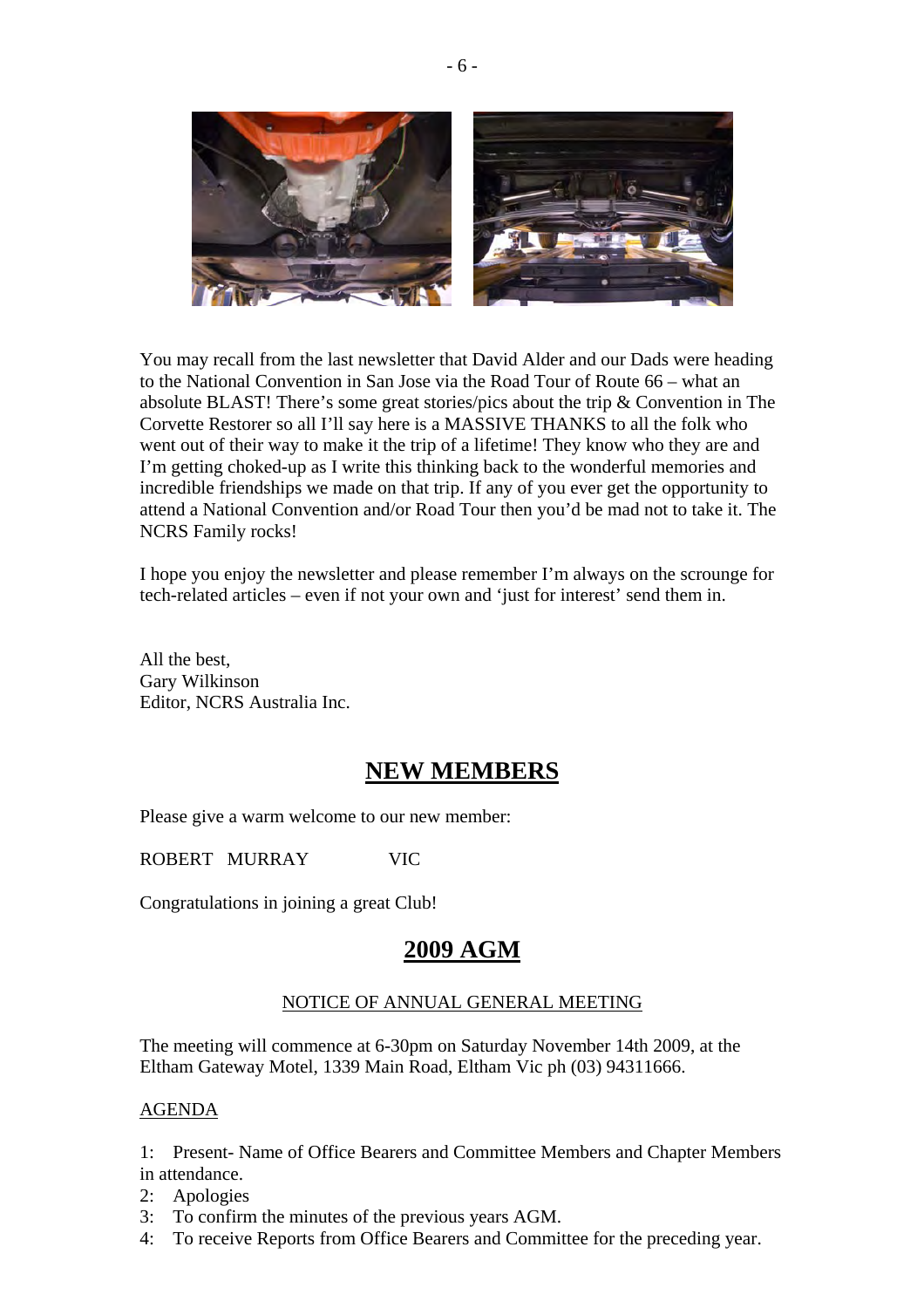President Vice President Secretary Treasurer Editor Public Officer Web Master Apparel Officer

5: Election of Office Bearers & Committee

| President                                              |
|--------------------------------------------------------|
| Vice President                                         |
| Secretary                                              |
| Treasurer                                              |
| Editor                                                 |
| Judging Chairman                                       |
| <b>Public Officer</b>                                  |
| Web Master                                             |
| Apparel Officer                                        |
| Club Plate Registrar (NSW)                             |
| <b>Events Co-ordinator</b>                             |
| State Representatives: NSW - WA - VIC - QLD - TAS - SA |
| <b>Committee Members</b>                               |
|                                                        |

- 6: Discussion and Voting on Life Time Membership
- 7: General Business

Please Note:- Nominations for Office Bearers and Committee Members must be delivered to The Secretary 14 days prior to the AGM (Section 8c Constitution). Votes by Proxy are to be delivered in writing to The Secretary no later than 7 days prior to the AGM.

Wendy Forman Secretary NCRS Australia Inc.

**\*\*\*\*\*\*** 

#### **Open Letter to Committee**

By Ronald Barrett  $5<sup>th</sup>$  Sept 2009

I Ronald Barrett would like to put forward a nomination to the Committee to give Life membership to the following members, as they have served outstanding merit in the initial starting of our Chapter with service and a financial investment into the Chapter. The following members have now stated that they will not require the Chapter to repay their investment. This also removes the financial liability over the Chapter.

The Members are: Murray & Wendy Forman, Louis Rokas, Lon LeMaster, Neil Fletcher, Wayne Heale, Andrew Christopoulos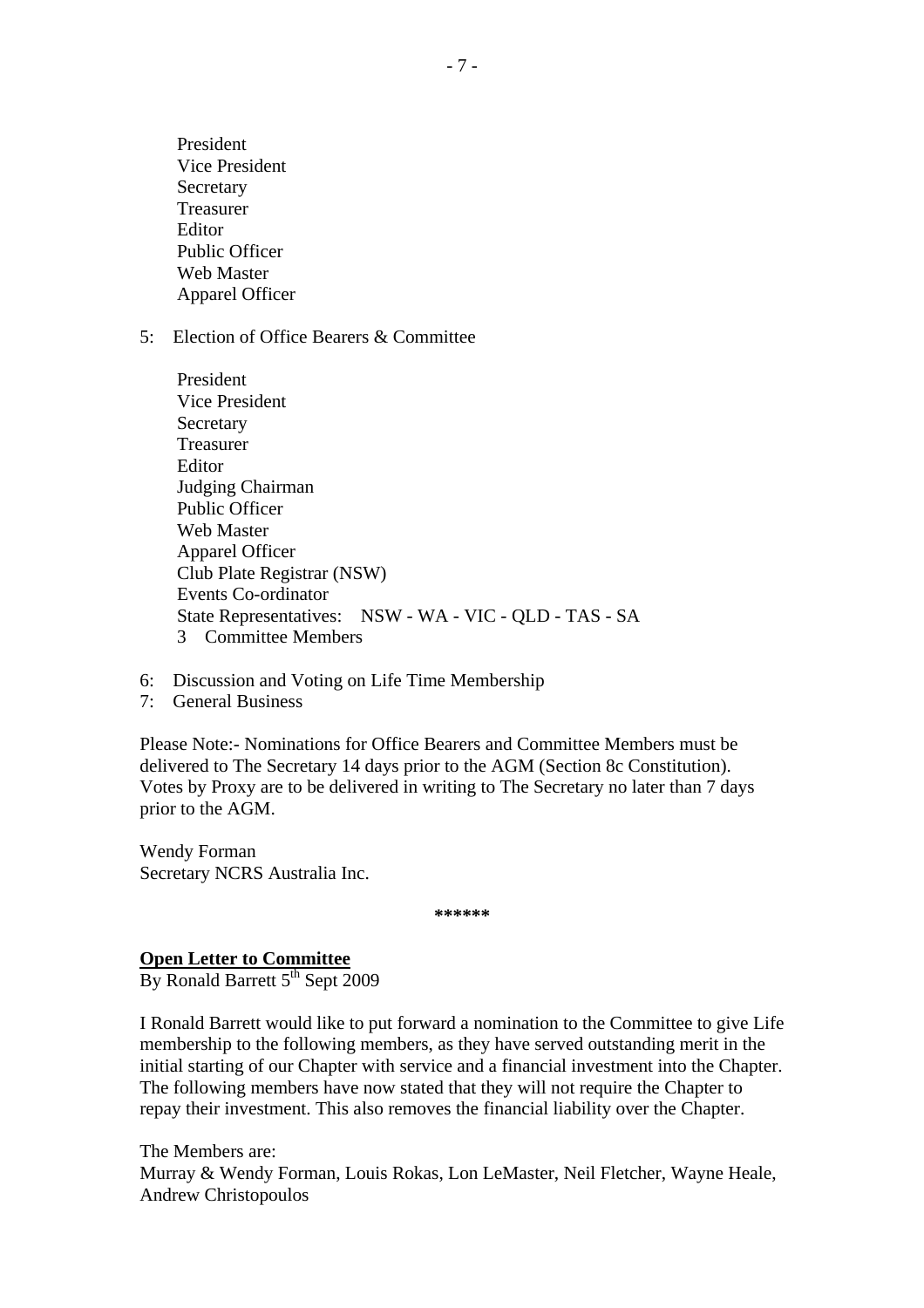Without their commitment, service and foresight this Chapter would not have been able to commence.

Please accept this nomination as this matter can be dealt with at the upcoming AGM in November.

Ron Barrett 48 Hermitage Rd Kurrajong NSW 2758 NCRS Member # 10016 (Aust), 42790 (USA)

### **NCRS (USA) Board Meeting Minutes**

The meeting was called to order at 7:00 a.m. on July 17, 2009.

Vito and Mark thanked the host chapters and all the volunteers for the wonderful experience everyone had at the San Jose National and Bill Sangrey for the success of the road tour.

Cece Nelson tendered her resignation as Secretary to the Board effective December 31, 2009.

Bill Sangrey reported he expects to be under budget by about \$1,000 for the 2009 Road Tour. There were 81 registrations and cars. Cars were provided for a couple of Dutch members to drive on the Road Tour. Bill intends to retire from this position after the 2010 Road Tour.

John Pirkle reported on the 2010 National meet in Charlotte NC. Everything is coming together nicely. However, the schedule will not be finalized until the racetrack receives the final schedule from NASCAR.

Mark Lincoln reported that the National meet scheduled for Novi MI in 2011 is on schedule.

Darold Shirwo reported that the 2012 National meet to be held in San Diego is proceeding nicely. Committees have been appointed and media programs are set.

Cece Nelson reported that her next activity will be the 2009 elections in Regions I, II and III. Nomination forms must be submitted by Aug. 10 with ballots due between Sept. 1 and Oct. 31. The elected reps will take office in January 2010.

Gary Mortimer reported that Membership is holding fairly steady at 15,000+. The constancy is due to marketing to lapsed members.

Merchandise sales, including books, have dropped along with the economy. Partnerships with online firms are being investigated to increase sales and maximize profits.

Roy Sinor reported that several judging manuals are in progress and are scheduled to be issued by August 31, 2009. The Protect-o-plate book is just about finished and should be ready for sale December 31, 2009.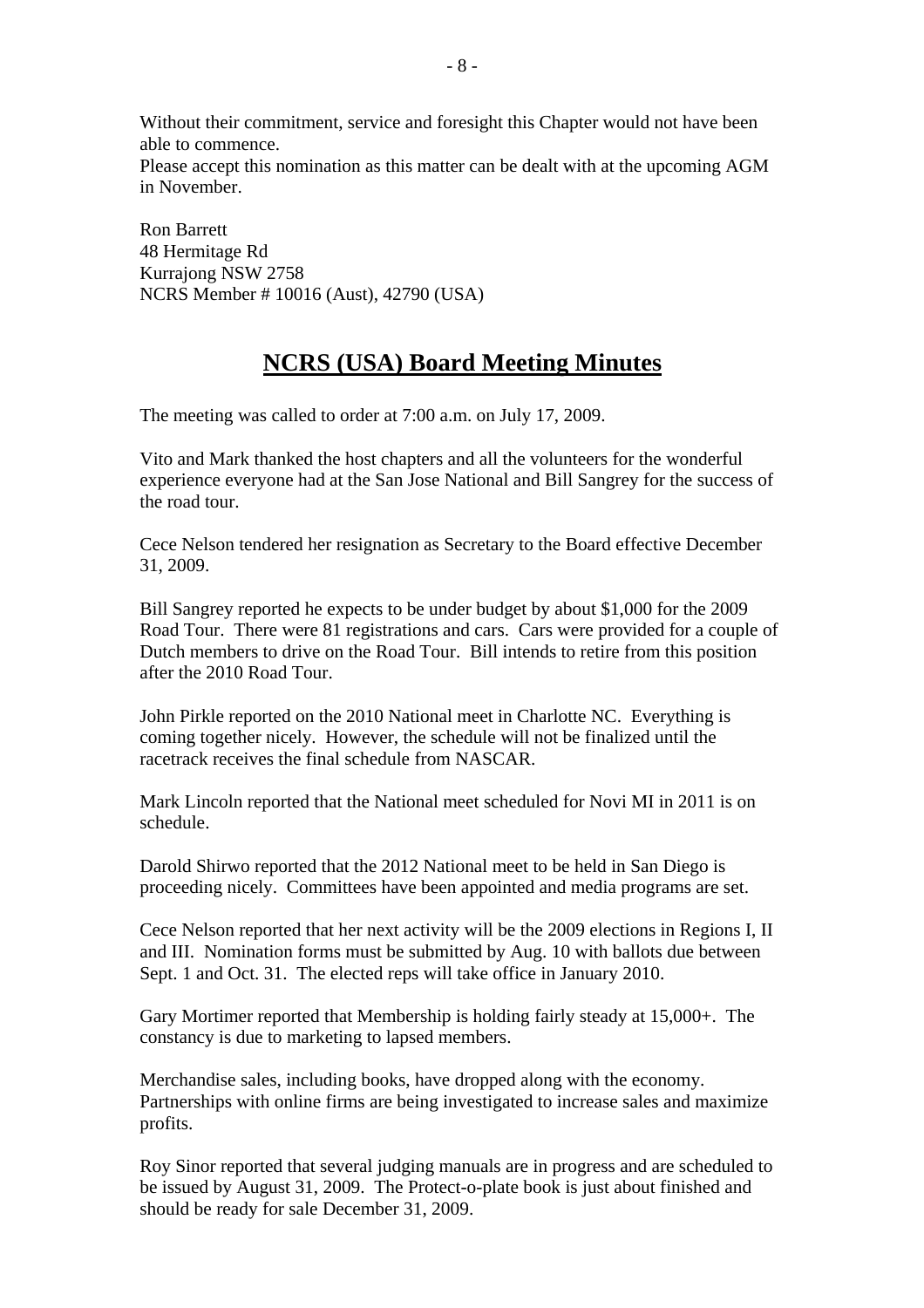John Pirkle issued an invitation from the National Corvette Museum to attend the 15th Anniversary celebration this Labor Day weekend featuring John Hinckley's induction into the Hall of Fame and recognition of NCRS with the opening of the Archives. We have several tables for the Hall of Fame dinner so if you are going, let us know. You will still have to register on the NCM site to attend.

Vinnie Peters reported that he has enough articles for  $1 \frac{1}{2}$  issues. At this point, technical articles outnumber human interest by a wide margin. If you have articles of either genre, please submit them to Vinnie.

Carlton Colclough has developed forms for chapters to fill out for the charity match program as well as a list of approved charities. Directors to distribute the form and remind the chapters of the deadline of October 1st. Matching payouts to the chapters will be made in the first quarter of 2010.

Carlton also reported that sponsorships have taken a dip due to the economic conditions. He asked for ideas and contact info for new sponsors with a view to making the sponsorship list grow.

The Judging Point database is up and running and an on-line training video will be developed. Eventually chapters will be entering results from regional and chapter meets directly into the system themselves. Once fully implemented, members will be able to check their judging and tabulating points online in their Technical Discussion Board public profile.

From January through May ncrs.org experienced over 908,000 unique visits, 5,923,906 page views and 27% of visitors viewed advertiser's pages.

The Board voted not to change the Driveline on-line posting from its current ten days after mailing.

Midway USA Chapter, in Kansas, was accepted with provisional status. A vote on their permanent status will be taken in March 2010.

#### **By-Laws Changes**:

**13.3** The Secretary shall prepare the ballot to be made available to the membership both in hardcopy and online.

The hardcopy version is to be printed on the back cover of the Driveline. Only ballots that are legibly signed by a verifiable resident of the Region will be tabulated and counted. Ballots shall be returned to the Secretary and tabulated. Copied or facsimile ballots will be counted as long the NCRS membership is current. The membership # must be included.

The online version is to be accessible only through the 'members only' section of the NCRS website requiring a member to first register for access. The online votes will be held in a secured database and tabulated by the Secretary at the close of the election.

A member may use either method to vote but not both and may vote for a Regional Representative of his or her Region only. The combined results of hardcopy and online votes will be published in the next available Driveline. All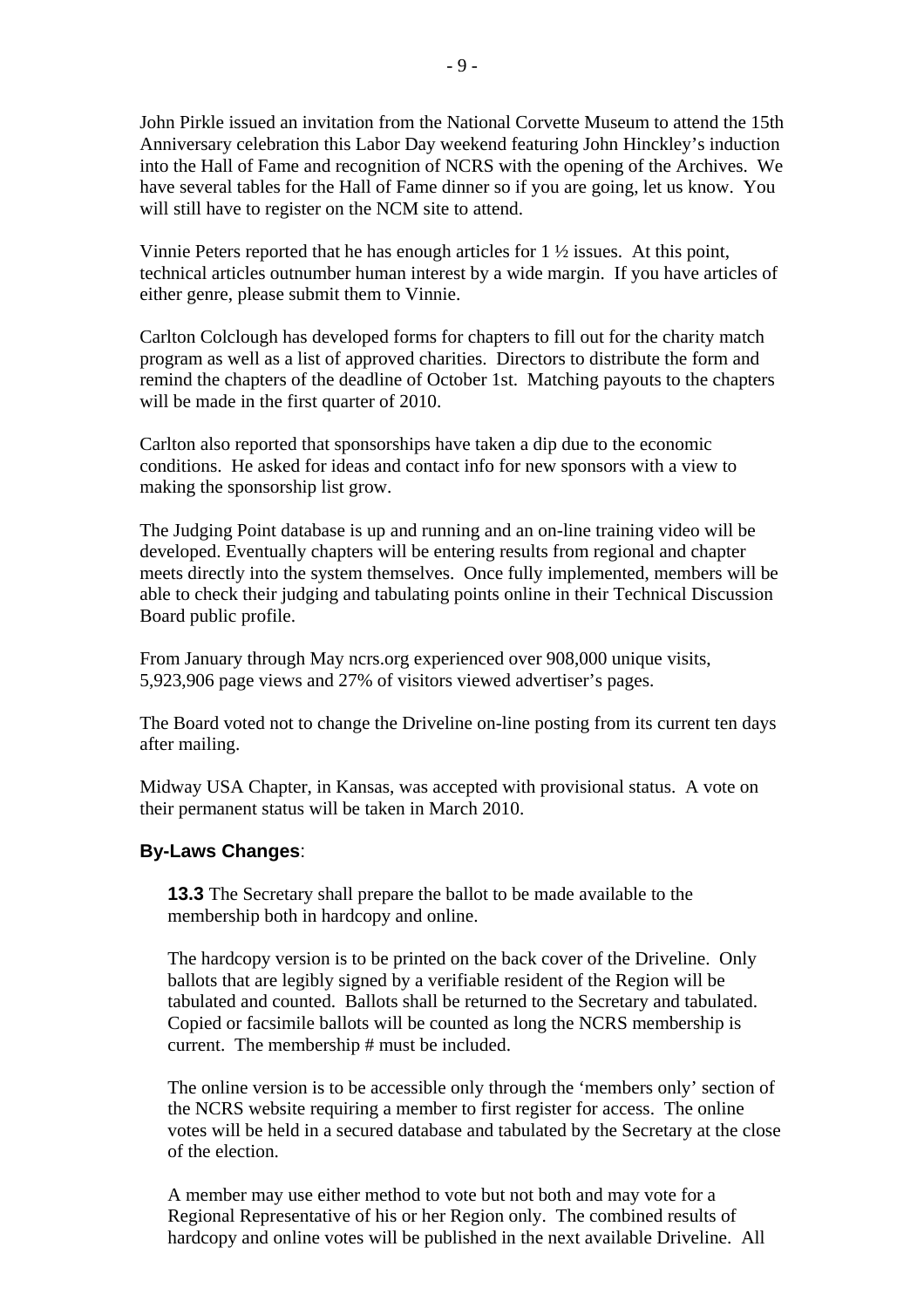Active Members shall have the right to vote for Regional Representative, whether or not they have Chapter affiliation within that Region.

**4.10** Board members attending the annual Board meeting shall be reimbursed reasonable travel and room expenses incurred. Travel and room expenses eligible for reimbursement are "additional expenses" required to attend the Board meeting.

Reasonable travel expenses equal the airfare/mileage (which ever is lowest), approved rental car expenses and hotel/room charges (not to exceed the host hotel charges).

#### **Foundation Meeting**

Jeff Cook reported that he was able to purchase a \$100,000 CD to earn interest income for the foundation.

Mark Lincoln and Joan Burnett have been working on drafting applications for the NCRS scholarships – 2 general scholarships and 2 Marvin Burnett Education scholarships. They will keep the Board and membership advised.

**The date for the next Board Meeting has not been selected yet but will be in March 2010 in Concord, North Carolina.** 

#### **TECH ARTICLES**

**Greg's '71 (**Ed: paint job article in last newsletter**)** By Greg Euston

I had dreamt and day dreamed about own **Greg's '71 (**Ed: paint job article in last newsletter**)** By Greg Euston

I had dreamt and day dreamed about owning a 1971, 454, 4-Sp, T-Top Corvette since I first saw one in my early teens, I'm 52 yrs old now. I didn't see that Corvette coming, I heard it coming up behind me, when I turned around I saw this beautiful white (either 1970-72) 'vette drive past and I remember thinking "what a perfect car". I made up my mind then that I would own one of those beautiful cars one day. The time finally arrived when I could purchase my dream Corvette. The Corvette that I own now and that you see in the pictures was not my first choice. I saw another Corvette for sale in Melbourne, I contacted the guy and we agreed that I would come down from N.S.W. to have a look. I took three days off work and a mate and I headed off, I was so excited. To cut a long story short, twenty five minutes form the guy's house he rang me and said "I've sold the Corvette". I could believe it, I was gutted.

I started looking for another Corvette immediately, before I even got home. Then I saw this Corvette advertised on CarPoint, the add said "1971 Corvette" and that was it. I went past the add and then thought no, I'll have a closer look. I opened the add up, no photos and not much information, all it said was "1971 Big Block 4-Sp Corvette".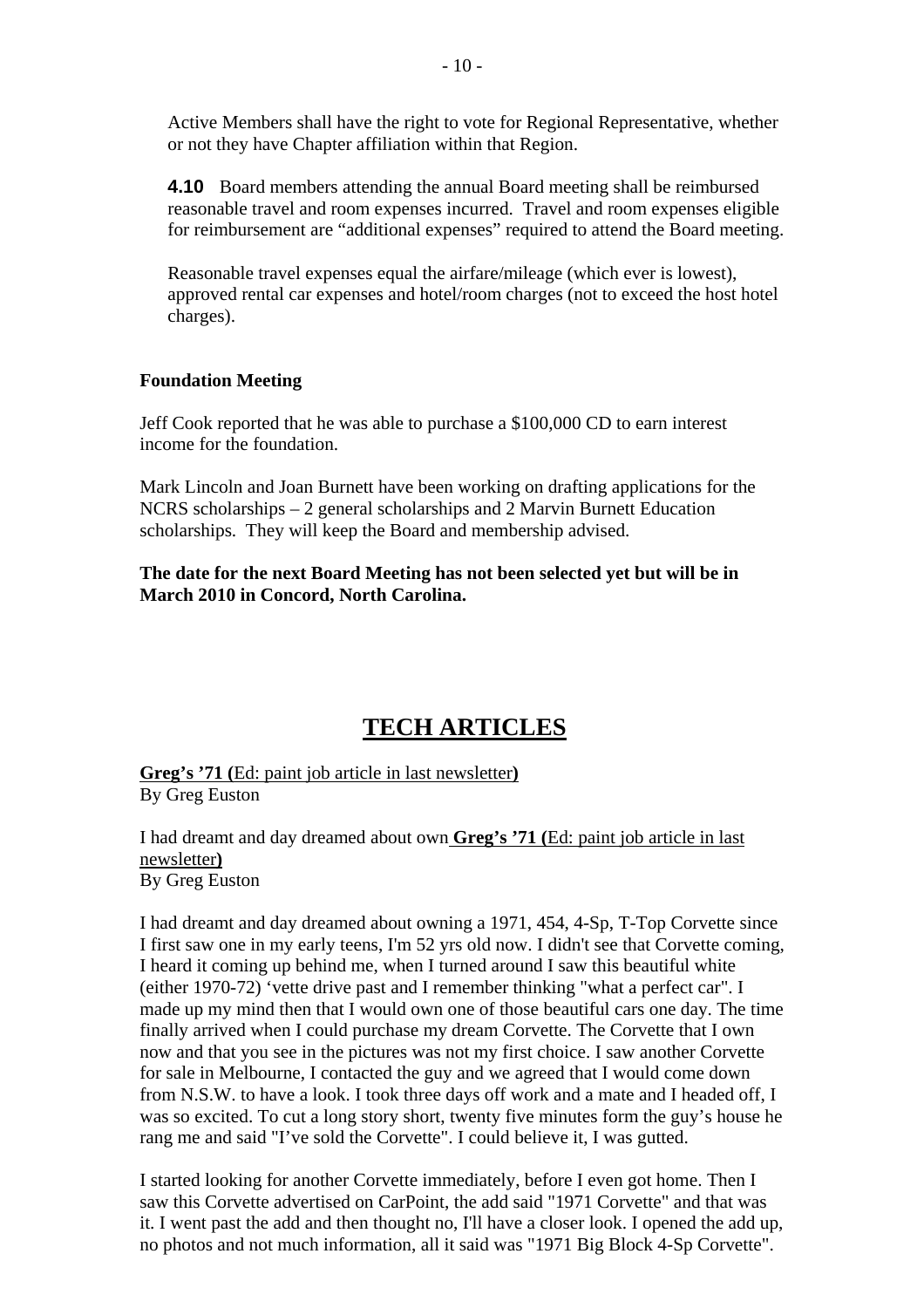I rang the guy who lived in Adelaide and asked him some questions about the car, he said it was an original car in good condition. I spoke to him on the Friday, I flew down & back to have a look at her that Sunday and we settled settled on a price. These first photos are ones I took of the car in Adelaide at the guys house – you'll notice the 'wrong' hood.



I then arranged to drive down with a mate in his tilt tray truck to pick her up on the Tuesday. We arrived back in Wollongong on the Thursday, I drove my Corvette into the garage and there it sat for three years while I restored her.

Today (06/09/09) is the first day in three years she has been off the car stands, on the ground and out of my garage. My Corvette was in pretty good shape when I purchased it and I could have registered it when I got her home, but I wanted to restore her to NCRS Standard and as you are all very aware, that takes a lot of time, money, frustration, head aches, rework, blood, sweat, tears and a lot of hours hunting for original & NOS parts. *(Note from Ed: this is also referred to as 'fun' in the NCRS dictionary)* 

Some time early in my 'vettes life a previous owner had LS6 Heads, Intake Manifold (alloy), Holley (list 4803) and Internals installed. You'll notice because of the changes to the engine the original air cleaner is not installed. Although these mechanical changes remove some on the cars originality, I'm not going to bother removing these parts because I like the increase in horse power and would hate the cost and time involved hunting down and replacing the correct parts. Apart from the engine components the rest of the car has been restored with original and NOS parts.

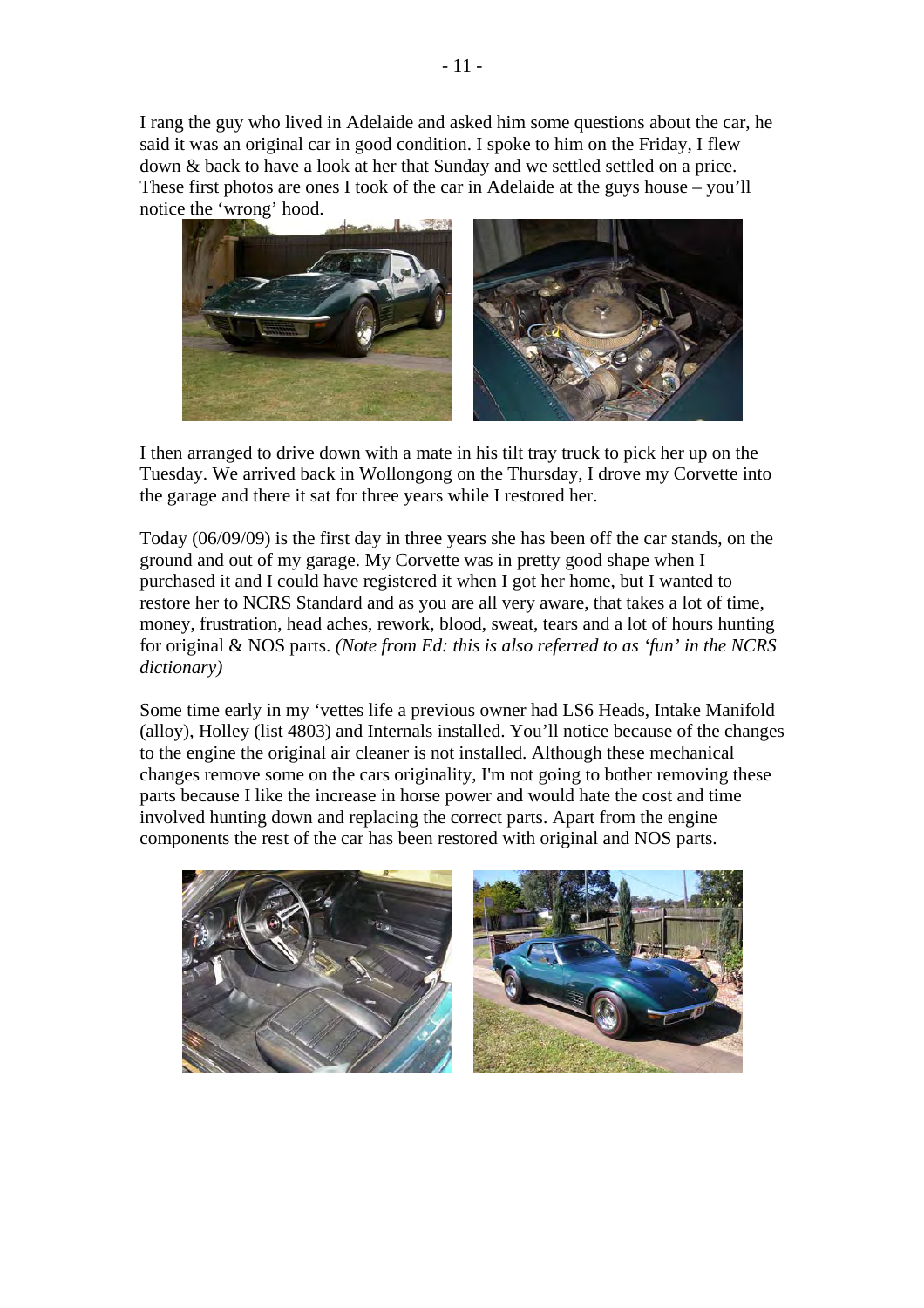

I did all the work myself except for the electrical work, I just can't get my head around that stuff. A friend of mine (Chris Adams) who is an amazing auto electrician did the electrical work for me. I have to thank some people for their help with the car also, Jack Humphrey (a long standing NCRS member in America) for his wealth of Corvette knowledge, another friend of mine (Peter Henshaw) who is an awesome mechanic for rebuilding the Holley and his mechanical knowledge and Andrew Gilligan for his great knowledge on Corvettes.



I could ramble on and on, but I'm sure everyone is bored with my ramblings already, so have a look at the photos and let me know what you think of my Corvette.

Kind regards to every one.

Greg

### **SMALL STUFF**

### **WA Drag Racing Association Announces Hall of Fame Inductees**

By Tony Katavatis

NCRS member Ian (Gibbo) Gibbings joins fellow drag racers in this prestigious honour.

The WA Drag Racing Association has established the Official Drag Racing Hall of Fame to confer the highest honour and recognition upon the most influential individuals in the history of drag racing in Western Australia. The award recognizes those who have made significant contributions to their respective fields, each having reached the highest level of accomplishment.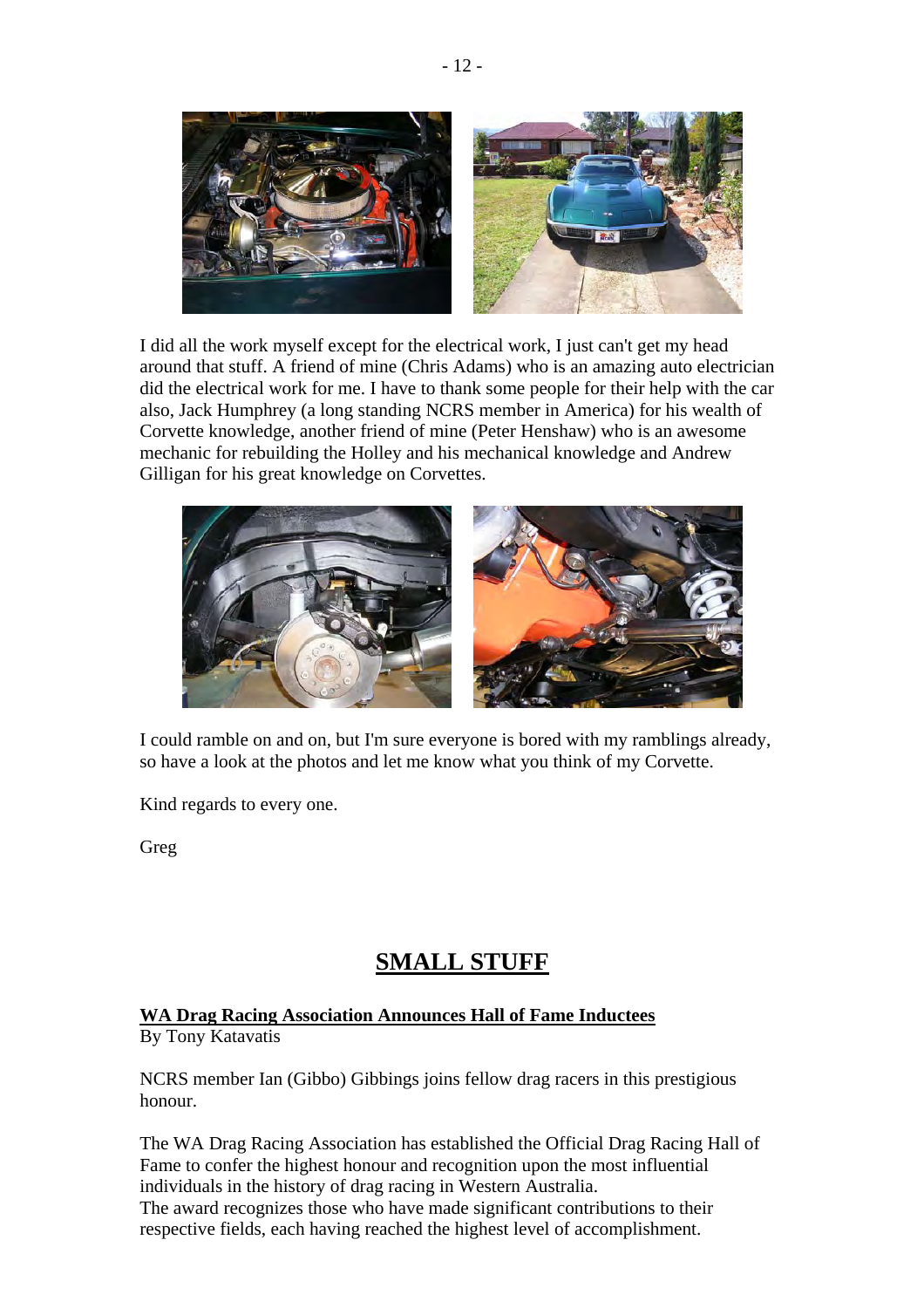Gibbo's drag racing career spans over forty years. He began racing an FC Holden sedan in the early days of drag racing, progressing to a competition dragster complete with Lightburn body. Next ride a rear engine dragster and then a big block Chevrolet powered Altered. Becoming an Australian National Drag Racing Association (ANDRA) record holder was just one of his many achievements.

After a short retirement Gibbo returned to the sport as crew chief for the record setting Chevrolet Camaro driven by Ian Johns. After many successful seasons Ian Johns piloted the car to its first six second pass down the quarter mile, an Australian record.

Gibbo's most recent role in drag racing has been data and set-up chief with the Corvette Engineering Chevrolet T-Bucket Altered driven by Andrew Katavatis. Andrew's achievement as Perth Motorplex 2008 Modified Champion was partly due to Ian's involvement in the car.

Today Ian remains involved in drag racing and the Corvette hobby. Congratulations Gibbo.

**\*\*\*\*\*\*** 

#### **Jarron's '63** By Jarron Baker

This is a lil' ditty about a freshly restored 'vette's (with 30mls on it ) journey all the way to OZ from Las Vegas, Nevada. Whilst surfing the net for a 57 Chev Pillarless coupe for over three years, I bumped into this hot lil' Vette on the same web site. Having my favourite colour combo of white/red for this era of cars I was intrigued to say the least, having had mid-year Vette's belted into me for a few years from my good friend Gary Wilkinson I kind of figured this could be a winner. After doing some research and considering hiding it from Gary until I drove it up his driveway, I had however confirmed it to be a complete numbers matching 340HP 63 Convertible mmmm, YUM!! Having one of the best Mid-year gurus as a close mate, my brain told me I would have been a fool not to consult him for his expertise. After going over it with him on the web-site one night I left him to go through the hundreds of photo's and information at his leisure.

The extent of the photo's of this car was amazing, without any exaggeration there where somewhere in the vicinity of nearly 300 photo's of every sq foot of this thing, it took many hours from top/bottom/sides/interior..… I think you get the picture. The most detailed advert for a vehicle I had seen in nearly three years chasing for my Chevy, from these photo's we had all the corresponding numbers for the tranny, block etc to research the cars authenticity.

Now the game begins!!! The guys at "Classic & Collectible Cars" in Las Vegas (especially Mike Nicholl ) were nothing short of legendary in the way the helped with all our questions. Being a man who doesn't follow trends like a lil' sheep, I wanted something no other bugger had in Perth. So an offer was put forward that fateful Thursday night to my new friends in the US of A for which I would get free shipping (in a sealed truck ) to Atlanta Georgia in the deal.

 I had a friend bringing in a 40ft container and he had room for one more car. His cars got held up for three months and mine just sat in the transporters warehouse. When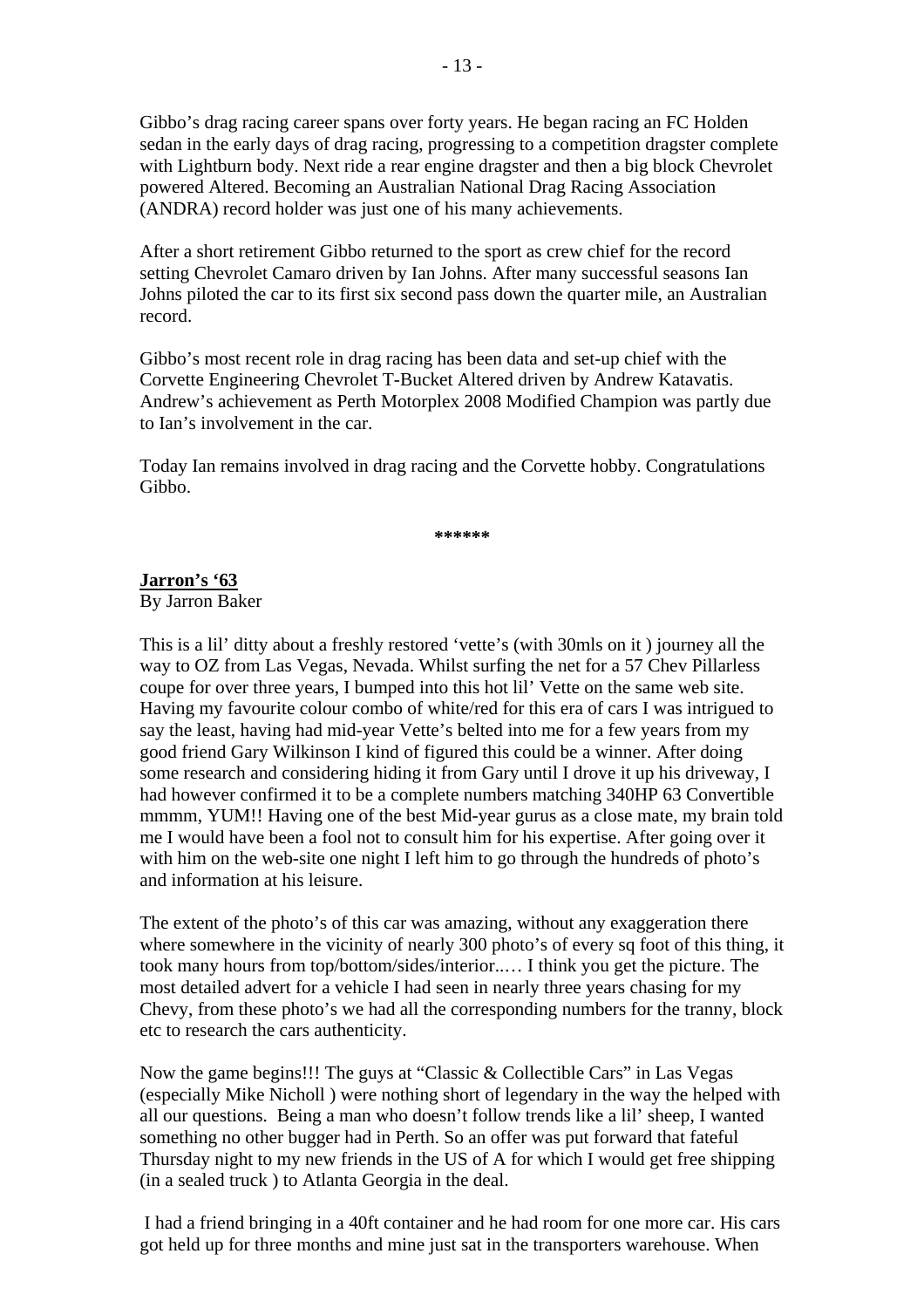the beast finally got here, delivery was nearly six months late! You could imagine what went through my head when I laid eyes on my beloved new purchase for the first time! Well, stunned was one word used?? Considering the 'vette wasn't even tied down, it was just parked and left with the park brake on and in gear… I was that Bl#\$Dy lucky the ol' girl got here at all?? As you can see by the pic's the car was a mess and had a fair few scratches on it. A chip in the bum, bent rear trailing arms, scuffed rear deck lid from the side pipes, diff oil from the above 56 chevy plus half the rust out of the chevy on the bonnet and in the car as well, scuffed white walls on the back two tyres amongst other things! Gee, I was loving this. Time now to thank Gary for the hug.



We gave it the once over and the guys at customs felt really sorry for me and stayed back to allow me to get it home that night. We gave it a vacuum at customs, put in some juice and headed for Gary's. My brother and his wife met us at Gary's where it got plenty of compliments after which it got the best/quickest wash in history as we were late for family dinner. Somehow I don't think being late was going to be the thing that got mum going round in circles like a headless chook??? Up until now the only people who knew I was getting the car was my Dad, Brother and my very good friend Gary. No-one else had a clue including my darling mother, even though I'm in my thirties she still lets me have it every now and then…God bless her LOL!! Well, the revealing was interesting to say the least hahaha

A leisurely drive up the driveway and some well placed long time family friends and the unveiling began with a " YOU DIDN'T BUY THAT BLOODY THING DID YA?!?!?!?". This is the start of the headless chook LOL! Well, after a few good words from my well placed long time family friends, mum was calmed down and even stated, " it is beautiful though Jarron…" Having those friends over was a deliberate and cunning plan!! Haha As you can see it didn't take long for the ol' man to steal the Vette and with his long time mate Neil in the passengers seat off down the road they went……….. Somehow I don't think I had a choice in that eh?? Well, it's been a few years and a couple of awards later (Best Corvette @ GM Owners Day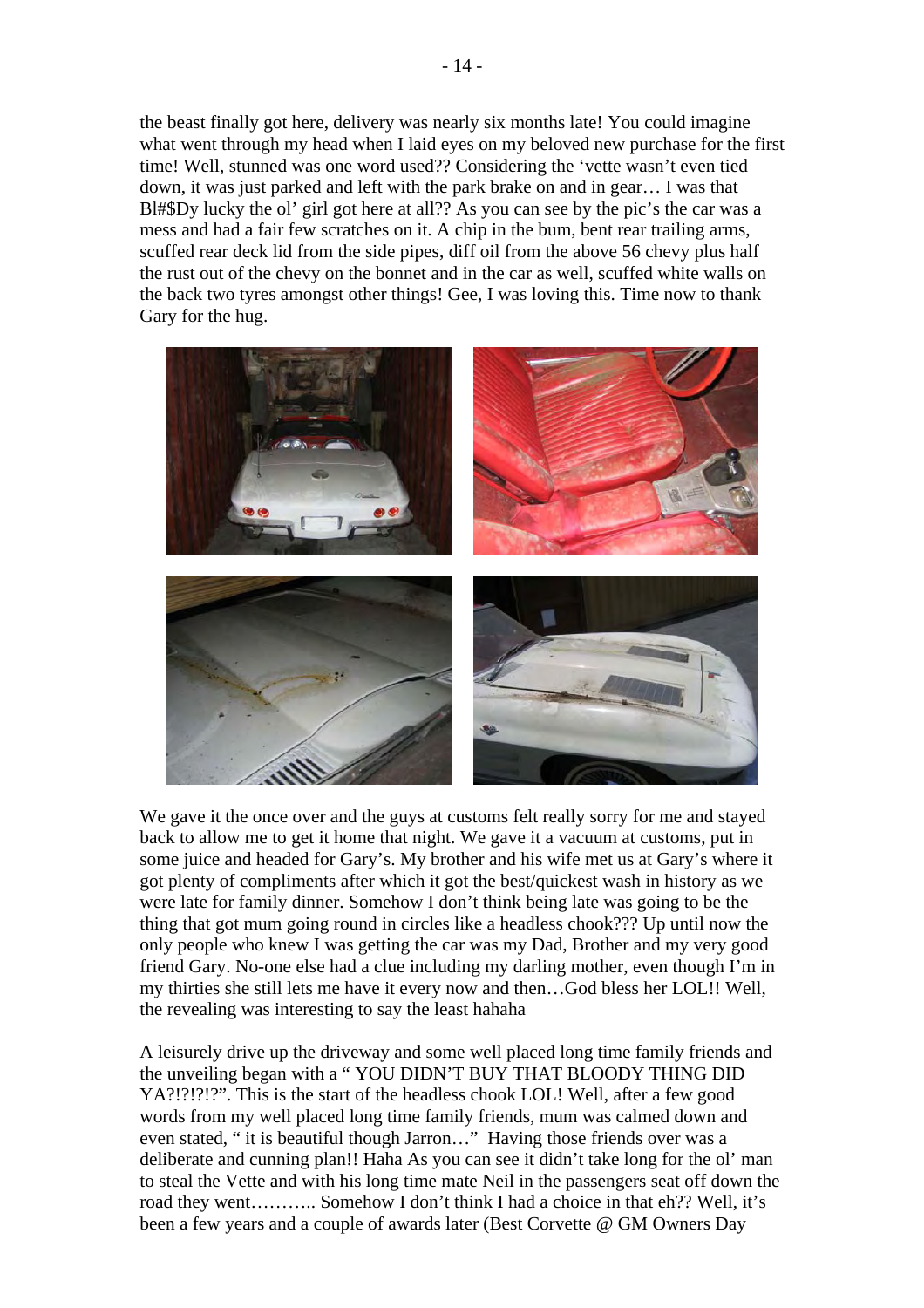2008, NCRS Second Flight) and I'm enjoying driving the ol' girl around and meeting all my fellow Vette nuts from all around OZ.



To wrap things up I have a few thank you's to some good friends. No' 1 on this list must go to a very good mate Gary Wilkinson for the endless hours of research and inspection of photo's etc of this car when we were looking at it. The man is a "VETTE NUTTER" for sure!! Also for keeping me calm when we saw the state of the ol' girl as she arrived. I can't put into words how much I appreciate the hours of reading etc he did for me double and triple checking numbers etc, I helped where I could but he just went nut'z haha. A thankyou to his lovely wife Tania for putting up with us both during this period and many of the following cruises afterwards. Mike Nicholls and the gang at "Classic and Collectible Cars", My Ol' man Noel, and brother Tim. Last but not least, the Vette family including NCRS and Corvette club of WA for welcoming me into your clubs.

Keep Cruizin

Jarron Baker

\*\*\*\*\*\*

#### **National Corvette Museum's 15th Anniversary a Success** By Katie Frassinelli

Bowling Green, Kentuckey – Labor Day weekend 2009 saw one of the world's largest moving automotive events take place as Corvettes from all over the country participated in Caravan 09. As part of the 15th Anniversary and Grand Reopening of the National Corvette Museum, over 4,500 Corvettes came from all over the United States, Canada, Netherlands, the UK and Australia.

As the "Gateway to All Things Corvette" the National Corvette Museum held a ribbon cutting ceremony welcoming Corvette enthusiasts to the newly expanded 115,000 sq. ft. facility, and hosted a five-day event that included a special exhibit of rare Corvettes, seminars with Corvette designers, engineers and experts, GM Assembly Plant tours, road trips, drag racing, autocross and a surprise appearance by the Stingray Corvette concept car that played the role of "Sideswipe" in the Paramount film Transformers 2: Revenge of the Fallen. Attendance over the five-day event exceeded 24,000, as visitors toured the new facility including the exhibit hall, library and archives, Corvette café and interactive exhibits.

Three 2010 Corvettes and \$15,000 in cash were raffled off and several cash drawings were held for those who pre-registered for the event. The annual membership meeting was held yielding great ideas and feedback for the Museum team, a special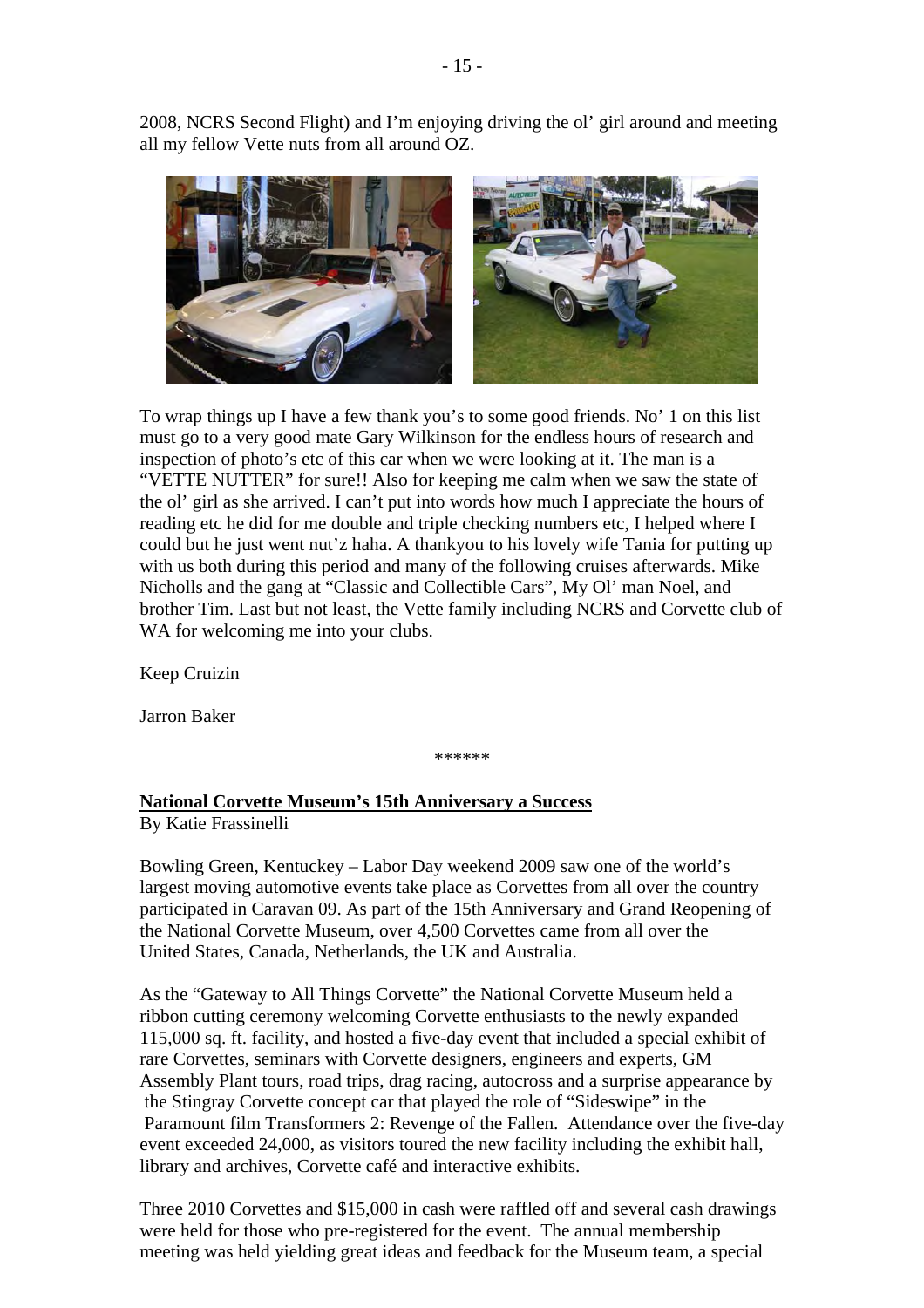reception recognizing Lifetime Members took place after hours at the Museum and four Corvette elite were inducted into the Corvette Hall of Fame at the annual dinner. News and developments of the planned NCM Motorsports Park were shared, and more details can be found on the new website at www.motorsportspark.org.

Museum Executive Director Wendell Strode commented afterward, "The tremendous success of this event says a lot about the love people have for – America 's sports car, and for fellow car enthusiasts." The Museum welcomed 1,875 new members to the Corvette family during the event.

Fast Facts:

- 25 Broad Range Caravans, some made up of 2-3 smaller caravans, largest composed of over 900 Corvettes

- Over 4,500 Corvettes in attendance
- 5,290 people were registered for the event
- Overall event attendance topped 24,000
- 1,875 enthusiasts became new members of the Museum

Katie Frassinelli National Corvette Museum Marketing and Communications Manager [www.corvettemuseum.org.](http://www.corvettemuseum.org/)

**\*\*\*\*\*\*** 

**Neil's new acquisition** By Neil Bishop.

Purchased in April 09 and currently residing in USA, it's a 2008 C6 Z06 2LZ with Nav and Bose stereo.



Have a great day. Neil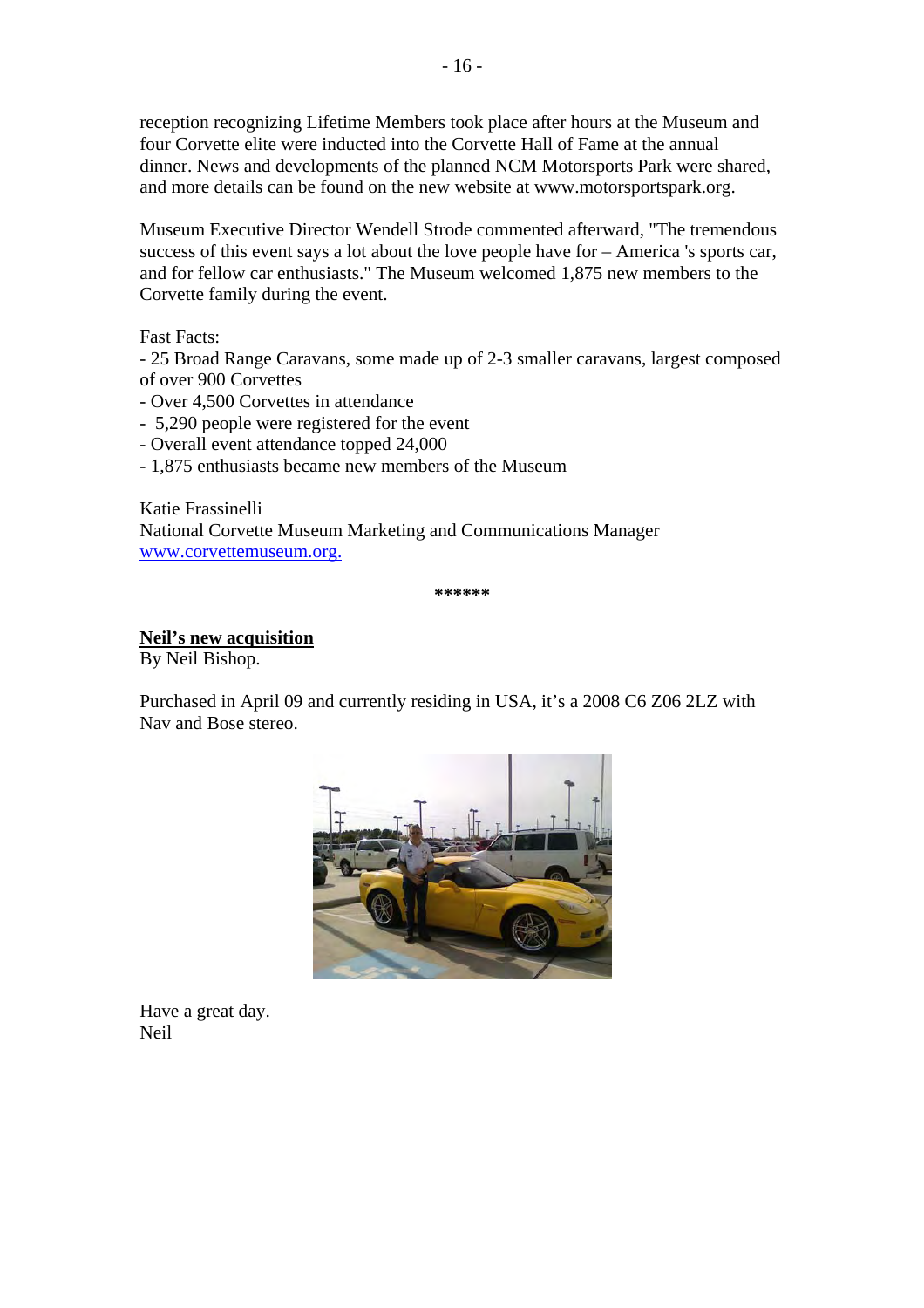### **CALENDAR OF EVENTS**

**Bi-Monthly Pomona Swap Meet Fairplex, Pomona California, USA** [www.pomonaswapmeet.com](http://www.pomonaswapmeet.com/)

At each event you will find hundreds of parts sellers in over 3,000 parts seller spaces selling tons of hard to find car parts and accessories at low swap meet prices. Thousands of vehicles (many for sale, some just for show) from all across the country are displayed by their owners in five distinct Cars for Show & Sale Areas; pre-'75 Antique Autos, any year Corvettes, any year Porsches, pre-'57 Street Rods and pre- '75 Volkswagens. The event is appealing to a diverse and international audience, with up to 20,000 buyers and spectators each show. People come from all over the globe just see and/or participate in the West Coast's Largest Antique Auto, Corvette, Porsche, Street Rod and Volkswagen Swap Meet and Car Show held at the Fairplex in Pomona, California.

**\*\*\*\*\*** 

| November 13-15, 2009 | NCRS Australia Chapter Flight Judging Meet |  |
|----------------------|--------------------------------------------|--|
|                      | Melbourne, VIC                             |  |
|                      | www.ncrs.com.au                            |  |

Details on the website.

**\*\*\*\*\*** 

**April 2-5, 2010. National Corvette Convention. Perth, WA**  www.corvettesofwa.com

Details on the website.

**\*\*\*\*\*** 

**April 6-9, 2010. NCRS Australia Chapter Flight Judging Meet. Perth, WA** [www.ncrs.com.au](http://www.ncrs.com.au/)

Details on the website.

**\*\*\*\*\***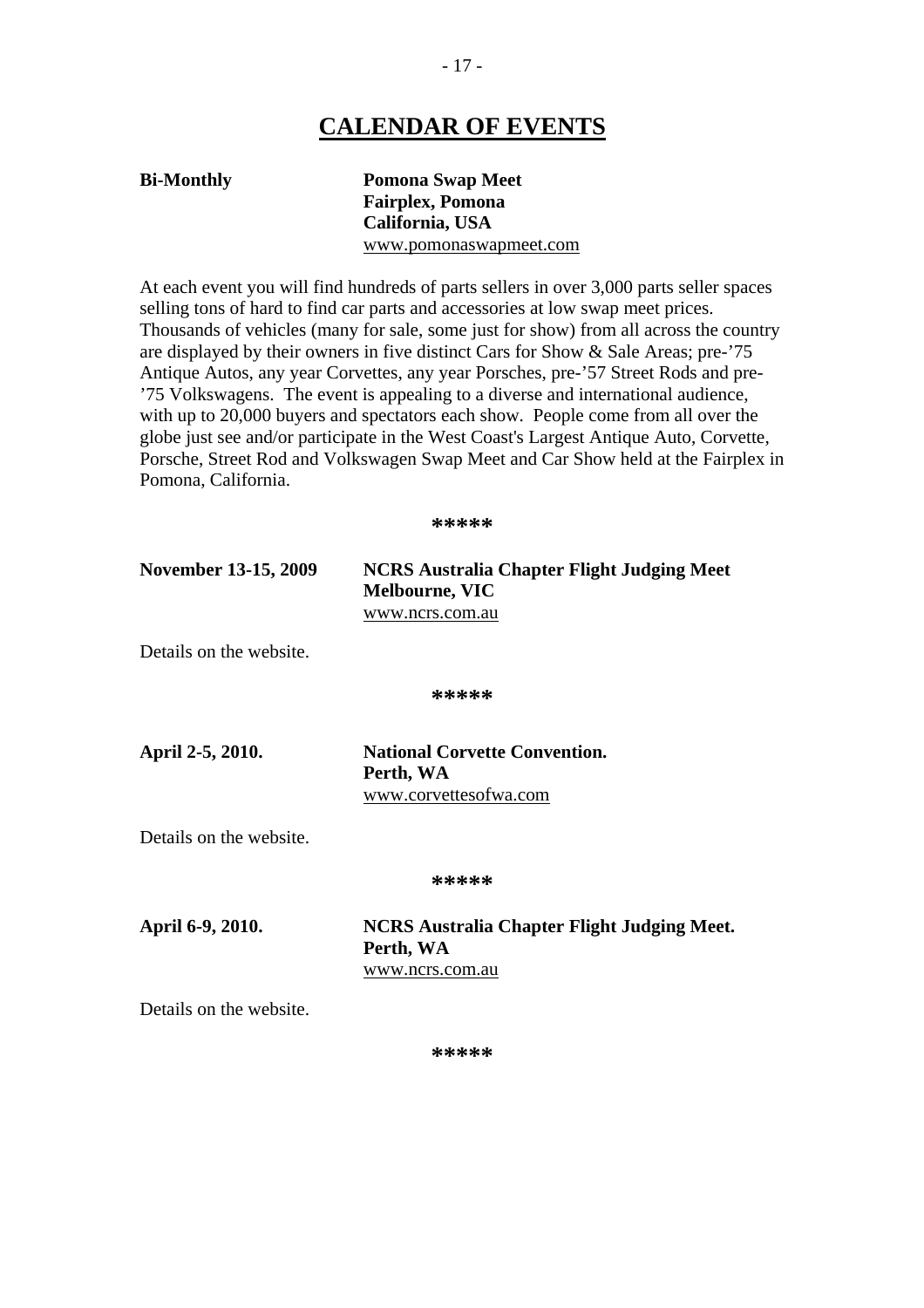### **SPONSORS**

.



#### **GM Downunder Australia**

Contact: Dave Harper

Address: 11 Armitage Street, Unit 3

Bongaree, Queensland 5407

Phone: (04) 1819 8514

<http://www.gmdpwnunder.com.au/>

Email: dave@gmdownunder.com.au

**Shannons Insurance** 

Phone: 13 46 46

Members of NCRS Australia fully endorsed and shares the passion with our sponsor.



**Prime Health Group** ("Prime") has been delivering health-related services to corporate Australia. Prime is a Licensed Recruitment Agent, supplying doctors, nurses, paramedics, ERT members, Health and Wellness Coordinators, HSE coordinators and other health and safety personnel to industry on short term, temporary, contract and permanent placements.

Prime is a Registered Training Organisation (RTO), ensuring quality-endorsed programme delivery.

**Phone 1300.763.822**



#### **INMACO Pty Ltd**

Protecting Oil & Gas Installations INMACO work with Safety and Loss Prevention Engineering Services, Process Systems and as Safety Contractors. Our competence lies in technology, product know-how and over all customer satisfaction.